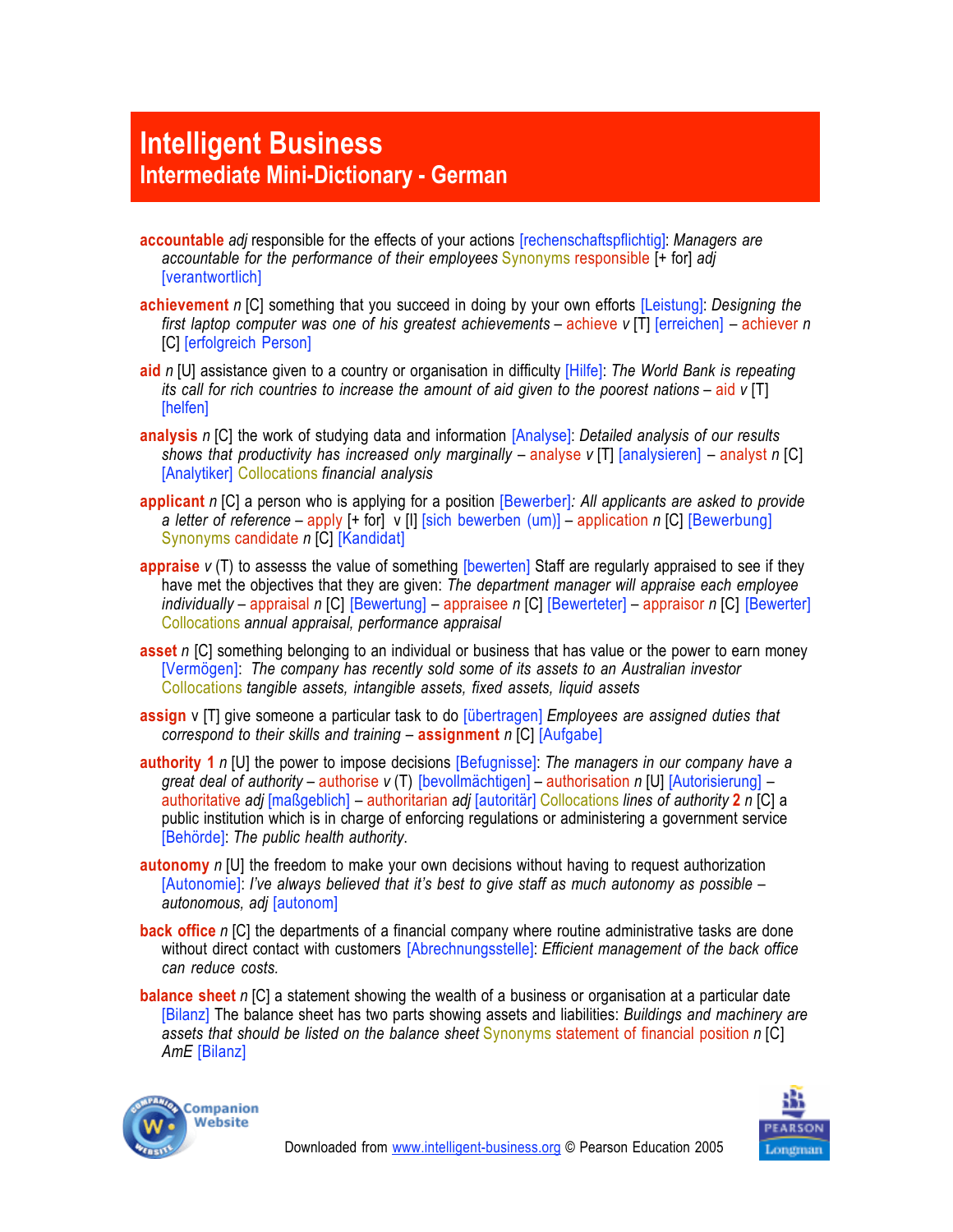- **bankrupt** *adj* unable to pay your debts [bankrott]: *The company is almost bankrupt and will need to secure a loan to survive* – bankrupt v, *n* [C] [Bankrott (anmelden)] – bankruptcy *n* [U] [Bankrott] Synonyms insolvent *adj AmE* [insolvent]
- **barrier to entry** *n* [C] any factor which prevents new competition from entering a market [Marktzutrittsschranken]: *A strong brand can become a barrier to entry in some markets, while a simple product cannot*
- **benefit** *n* [C] an advantage or an improvement [Vorzug]: *One benefit of the new design is that it can be installed easily* – benefit [+ from] *v* [Nutzen ziehen aus] – beneficial *adj* [vorteilhaft]
- **bid** *n* [C] an offer to buy something at a stated price [Angebot]: *All bids must be submitted in writing* bid *v* [I,T] – bidder *n* [C] [Bieter] – bidding *n* [U] [Gebot] Synonyms offer *n* [C] [Angebot] Collocations *make/accept/reject a bid, takeover bid*
- **board** *n* [C] the group of directors elected by the shareholders to manage a company [Vorstand]: *The board has approved the director's salary* Collocations *board of directors, board meeting, boardroom*
- **borderline** *n* [C] the point at which one thing ends and another begins [Grenze]: *Many products fall into the borderline between different product categories* – borderline *adj* [Grenz-]
- **bottom line** *n* [C] the last line on a financial document which shows the final result (total profit once all costs have been deducted) [Endergebnis]: *Falling sales are going to have a negative impact on the bottom line.*
- **boycott** *n* [C] a protest where people refuse to buy or use a product or service [Boykott]: *The consumer group is calling for the boycott of all tobacco products* – boycott *v* [T] [boykottieren]
- **brand** *n* [C] the identity of a product or service [Marke]: *Eastman Kodak is a premier brand in traditional and digital imaging* – brand *v* [T] [mit einer Marke kennzeichnen] Collocations *brand image, brand leader, brand loyalty, brand manager, brand management, brand name, brand-stretching, crossbranding, own brand, premium brand*
- **breakthrough** *n* [C] an important new discovery [Durchbruch]: *The iMac was a major breakthrough in computer design* Collocations *make a breakthrough*
- **budget** *n* [C] an account of probable future income and expenditure during a fixed period [Etat]: *We are currently preparing the budget for next year – budget v [I] [im Etat unterbringen or planen] –* budgetary *adj* [Haushalts] - Collocations *be on / over / under budget, budget deficit, budget surplus, meet a budget*
- **business practices** *n* [plural] the methods used to conduct business [Geschäftspraktiken]: *The company is running a scheme to encourage best business practices.*
- **business process** *n* [C] any activity that is essential for a firm to conduct its business [geschäftlicher Prozess]: *Organisations that have complete control over their business processes are the most productive* Collocations *business process re-engineering*
- **business to business** *abbreviation* **B2B** *adj* [Business-to-Business (B2B)] refers to any business or correspondence between two companies: *The B2B sector will be the biggest growth area in internet traffic.*
- **campaign** *n* [C] a planned operation which aims to achieve a particular result [Kampagne]: *A new campaign by activists has forced the company to reconsider some of its policies* – campaign [+ for/against] *v* [I] [Kampagne führen für/gegen] – campaigner *n* [C] [Kampagneführer] Collocations advertising campaign, marketing campaign, political campaign
- **charity** *n* [C] a non profit-making organisation that collects goods and money in order to provide assistance [wohltätige Organisation]: *The charity managed to raise £3m for homeless people in the UK.*



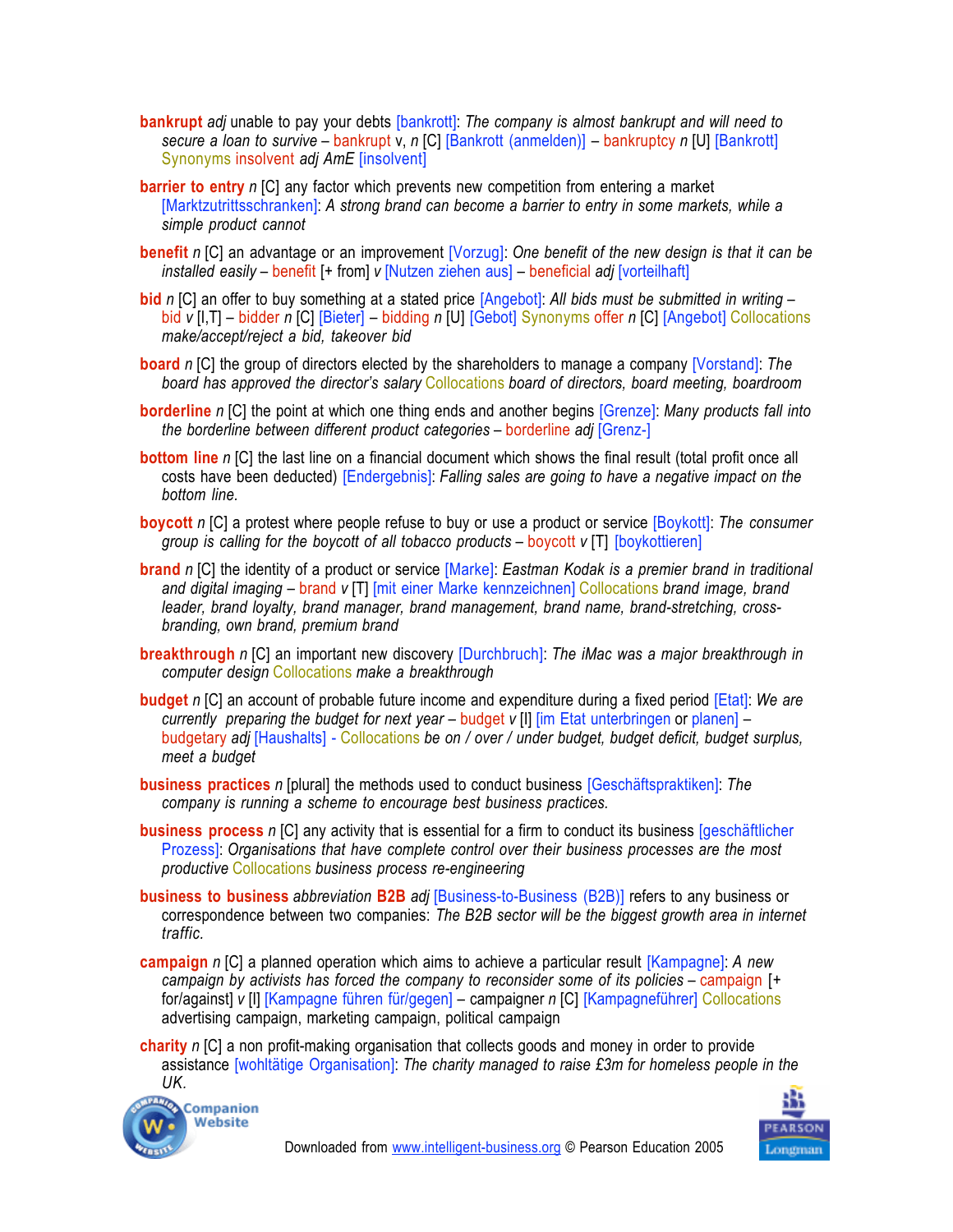- **coach 1** *n* [C] person who is responsible for training a team or an individual [Trainer]: *He's a very successful football coach* **2** *v* [T] to train people to help them to acquire particular skills [Coach]: *I'm responsible for coaching two new people in the department*.
- **company** *n* [C] a legally registered business [Gesellschaft] There are many different types of companies: holding company (holds the share capital of one or more other companies) [Holding-Gesellschaft] joint stock company (registered company or limited company) [Kapitalgesellschaft] public limited or listed company (company whose shares are traded on the stock exchange) [Aktiengesellschaft] subsidiary [Tochtergesellschaft] (company owned by a parent company [Muttergesellschaft]) Synonyms corporation *n* [C] *AmE* [juristische Person] concern *n* [C] [Körperschaft] business *n* [C] [Unternehmen]
- **compensation** *n* [U] payment, including salary and other incentives like stock options [Arbeitsentgelt]: *The best paid executives received more than \$10 million in compensation last year – compensate v* [T] [entschädigen] Collocations compensation deal, compensation package
- **competition** *n* [U] rivalry between businesses that are operating in the same market [Konkurrenz]: *The competition is getting tougher every year* – compete *v* [I] [konkurrieren] – competitor *n* [C] [Konkurrenten] – competitive *adj* [wettbewerbsfähig] – competitiveness *n* [U] [Wettbewerbsfähigkeit] Collocations *competitive advantage*
- **consortium** *n* [C] an association between two or more companies to work together on a specific project (usually a major construction or engineering project) [Konsortium]: *SK Gas has formed a consortium with automakers to produce gas-powered vehicles.*
- **consumer** *n* [C] a person who buys products and/or services [Verbraucher]: *Nokia is committed to providing consumers with the information they need* – consume *v* [T] [verbrauchen] – consumption *n* [U] [Verbrauch] Collocations *consumer goods, consumer research, consumer survey*
- **contract** *n* [C] a document setting out an agreement between two or more parties [Vertrag]: *Under the new contract the company becomes the exclusive distributor for North America* –!contractor *n* [C] [Auftragnehmer] – sub-contractor *n* [C] [Subunternehmer] Collocations *agree a contract, be under contract, breach a contract, negotiate a contract, review a contract, sign a contract, terminate a contract*
- **copycat** *n* [C] the term for someone who copies the work of another person [Markenpirat or Plagiator]: *The Australian government has announced that it is cracking down on copycats*.
- **copyright** *n* [U] the legal right that belongs to the person who has created a new artistic work or piece of software [Urheberrecht]: *All of the graphics and editorial content on this site are protected under US copyright.*
- **correspondence** *n* [U] writing, receiving and answering letters [Korrespondenz]: *I'm catching up on my correspondence* – correspond *v* [I] [korrespondieren or in Briefwechsel stehen]
- **cost 1** *n* [C] the price paid for something [Kosten]: *The total cost for the new equipment will be \$50,000* **2** the money that is required to produce or sell something [Kosten]: *It looks like production and labour costs will be higher than we expected* – cost *v* [I] [kosten] Synonym overheads *n* [C] [Gemeinkosten] Collocations *fixed costs, variable costs, cost-cutting, cost control, cost-effective, occur a cost*
- **cover letter** *n* [C] a letter written to an employer in response to a job advertisement [Begleitschreiben]: *Candidates should send a cover letter with a copy of their CV*
- **currency** *n* [C] the type of money that is used by a particular country or trading bloc [Währung]: *The euro is the currency of most member states of the European Union Synonyms money n [U] [Geld]* Collocations *foreign currency, hard currency, currency dealer, currency exchange rate, currency trading*



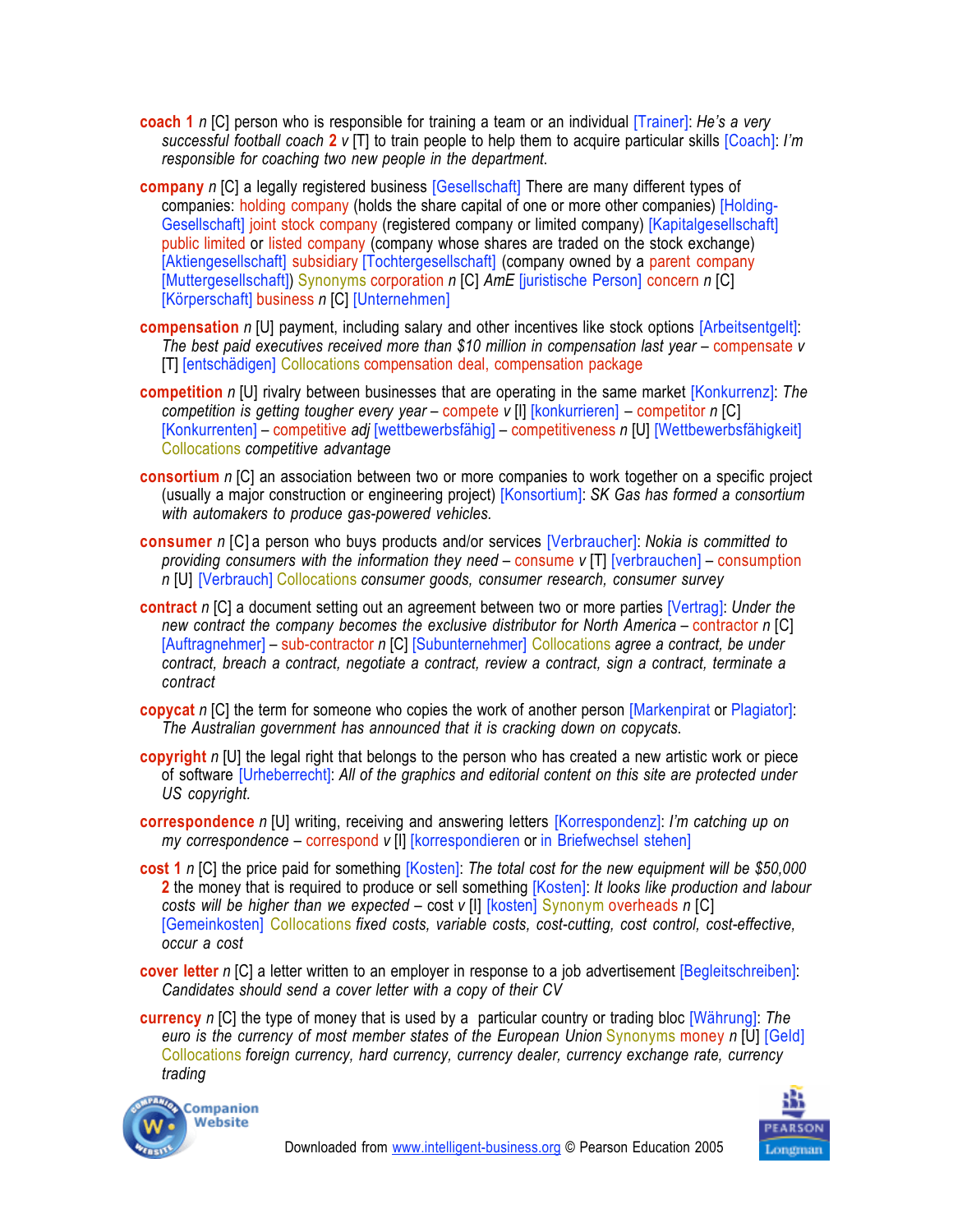- **curriculum vitae** *abbreviation* **CV** *n* [C] [Lebenslauf] a document that gives details of a person's experience and qualifications: *Her CV is fairly typical for a business graduate* Synonyms resumé *n* [C] AmE
- **damages** *n* [plural] an amount of money paid to a person who has suffered an injustice [Schadenersatz]: *The company paid damages to staff who were unfairly dismissed*.
- **database** *n* [C] an organised set of information stored in a computer [Datenbank]: *We're currently updating all our customer files in the database.*
- **deadline** *n* [C] the date by which something has to be completed [Frist]: *The deadline for applications has been extended until the 25 May* Collocations *fix a deadline, meet a deadline, miss a deadline, set a deadline*
- **dealer** *n* [C] a person who specialises in trading a particular type of goods [Händler]: *The company only uses authorised dealers who are fully trained* – deal *n* [C] [Handel] – deal *v* [I,T] [handeln] Collocations *foreign exchange dealer, broker-dealer, dealership, make/reach/conclude a deal, raw deal*
- **debt relief** *n* [U] the cancellation or reduction of a debt [Schuldenerlass]: *The government is firmly committed to a programme of debt relief.*
- **defraud** *v* [T] to cheat another person by taking something that they own [betrügen]: *He admitted defrauding his employer of more than £2m.*
- **delegate** *v* [T] to give responsibility to someone at a lower level in the hierarchy to enable them to take decisions [delegieren]: *Managers need to delegate more routine tasks to junior members of staff* – delegation *n* [U] [Delegation]
- **demand** *n* [C,U] the quantity required to supply orders [Nachfrage]: *Total petroleum demand has increased by one per cent* Collocations *supply and demand*
- **demonstration** *n* [C] a march to publicly protest about something [Demonstration]: *The demonstration will take place at G7 summit on 10 June.*
- **design** *v* [T] to make a drawing or plan of something that will be made [entwerfen]: *At the moment she's designing a new range of furniture to be used in schools* – design *n* [C] [Design] – designer *n* [C] [Designer] – designer *adj* [Designer] - Collocations *designer goods, designer label, designer ware*
- **development 1** *n* [C] the growth and expansion of a business, industry or economy [Entwicklung]: *The OECD provides advice and assistance on all aspects of development* **2** research to produce new, improved products [Entwicklung]: *Our company is actively pursuing the development of new biotechnology solutions* **3** a change or alteration [Entwicklung]: *Another recent development has been the arrival of Asian companies on the market – developer <i>n* [C] [Entwickler] – developing *adj* [Entwicklungs]- Collocations *research and development (R&D), developing countries*
- **distribution** *n* [U] the arrangements and activities required in order to get goods from the manufacturer to the consumer [Vertrieb]: *Distribution is organised via a product list.*
- **downsize** *v* [I] to reduce the number of employees in an organisation [Personalbestand verringern]: *European companies are continuing to downsize their manufacturing operations* – downsize *v* [T] [Personalbestand verringern] Synonyms lay off *v* [T] [Personal freisetzen/entlassen]
- **e-business** *n* [U] [eBusiness] business to business relationships conducted using internet technology: *IBM is one of the leading suppliers of e-business solutions*.
- **e-commerce** *n* [U] [eCommerce] selling activities that are conducted using internet technology: *Some consumers still lack confidence in e-commerce*.
- **empower** *v* [T] give someone the power or ability to do something [ermächtigen]*: Staff are empowered*



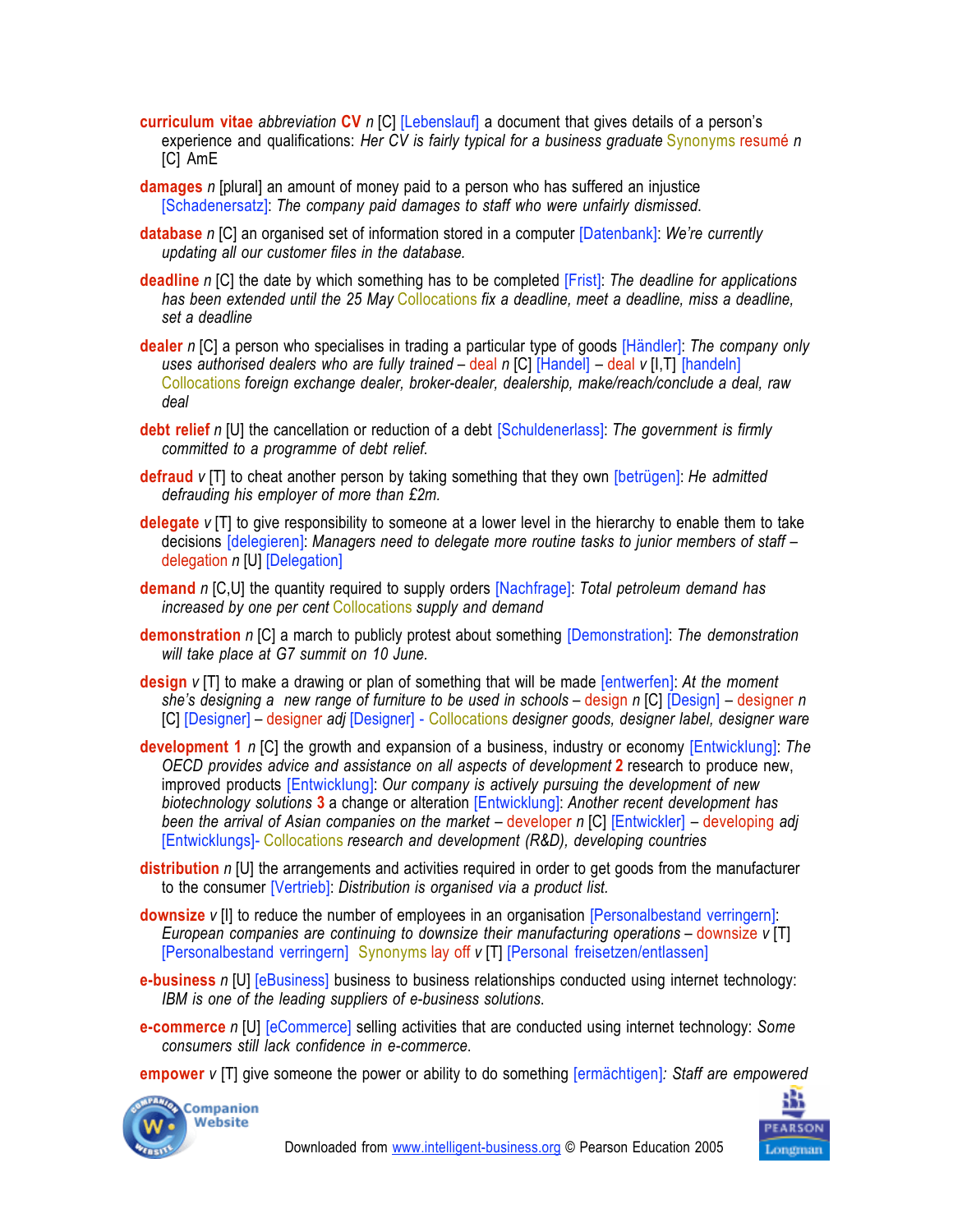*to shape their career development* – empowerment *n* [U] [Ermächtigung]

- **enforce** *v* [T| to make people obey a law or rule [durchsetzen]: *Enforcing a patent can be a long and expensive process* – enforcement *n* [U] [Durchführung] – enforceable *adj* [durchsetzbar]
- **entrepreneur** *n* [C] someone who starts a company, arranges business deals and takes risks [Unternehmer]: *Entrepreneurs have always played a key role in the economy* – entrepreneurial *adj* [unternehmerisch] – entrepreneurship *n* [U] [Unternehmertum]
- **expense 1** *n* [C] money spent [Kosten]: We *have significantly reduced our expenses over the last five years* – expenditure *n* [C] [Aufwendungen] Synonyms *spending n* [U] [Ausgaben] **2** *n* [C] money spent by an employee that can be claimed back [Spesen]: *I put the restaurant bill on expenses* Collocations *expense account, expenses claim form, claim expenses*
- **fair trade** *n* [U] a movement which promotes fairer trading conditions for developing countries [Fair Trade]: *Fair trade gives consumers an opportunity to help change the world*.
- **fake** *n* [C] a copy or imitation of a genuine article [Fälschung]: Experts have identified the components as fakes – fake *v* [T] [fälschen] Synonyms copy *v* [C] [kopieren] – copy *n* [C] [Kopie]
- **feature** *n* [C] an important part of something [Merkmal]: *The programme has a number of interesting new features* – feature *v* [T] [besitzen] Synonyms characteristic *n* [C] [Eigenschaft] Collocations *product features, special features*
- **file-swapping** *n* [U] exchanging files between computers on a network [File-Swapping]: *Record companies tried to close down the illegal file-swapping website.*
- **financial statement** *n* [C] a document showing the state of the finances of an organisation or business [Abschluss]: *Financial statements must be completed by the end of August*.
- **finished goods** *n* [plural] goods or products that are ready to be sold on to consumers [Fertigwaren]: *We keep close track of the stock levels of our finished goods.*
- **forecast** *n* [C] an estimate of a future situation [Prognose]: *According to forecasts, prices will rise more slowly next year* – forecast v [T] [vorhersagen] Synonyms projection *n* [C] [Projektion]
- **freelance** *n* [C] someone who works for different companies and is not employed by one Freelancers usually receive fixed payments and not a salary, [freier Mitarbeiter]: *We're going to use a freelance designer for the company website* – freelancer *n* [C] [Freiberufler] – freelance *adj* [freiberuflich]
- **freight** *n* [U] the transportation of goods by air, sea, rail or road [Fracht]: *All freight is paid by the customer* – freight *v* [T] [als Fracht senden] Collocations *air-freight, freight car (AmE), freight train, freight forward*
- **generic** *adj* a product that does not have a trademark [generisch]: *Generic drugs sell at a much lower price.*
- **glitch** *n* [C] a minor fault with a computer program or machine [Störimpuls]: *A glitch in the computer system has led to the cancellation of several flights* Synonyms malfunction *n* [C] [Störung] bug *n* [C] [Bug]
- **grant** *n* [C] a sum of money given to a person or organisation to help them to pay for something [staatlicher Zuschuss]: The Central Development Fund has awarded a grant of \$7.5m – grant *v* [T] [(Zuschuss) gewähren]
- **grey marketing** *n* [U] [Grey Marketing] selling products without the authorisation of the trademark owner: *Any authorised dealers who resort to grey marketing will be immediately suspended.*

**gross** *v* [T] to calculate revenue before tax and other charges have been deducted [brutto berechnen/einnehmen]: *The film grossed \$8.5m in the first two weeks* – gross *adj* [brutto] Collocations *gross profit, gross margins, gross national product, gross domestic product (GDP)*



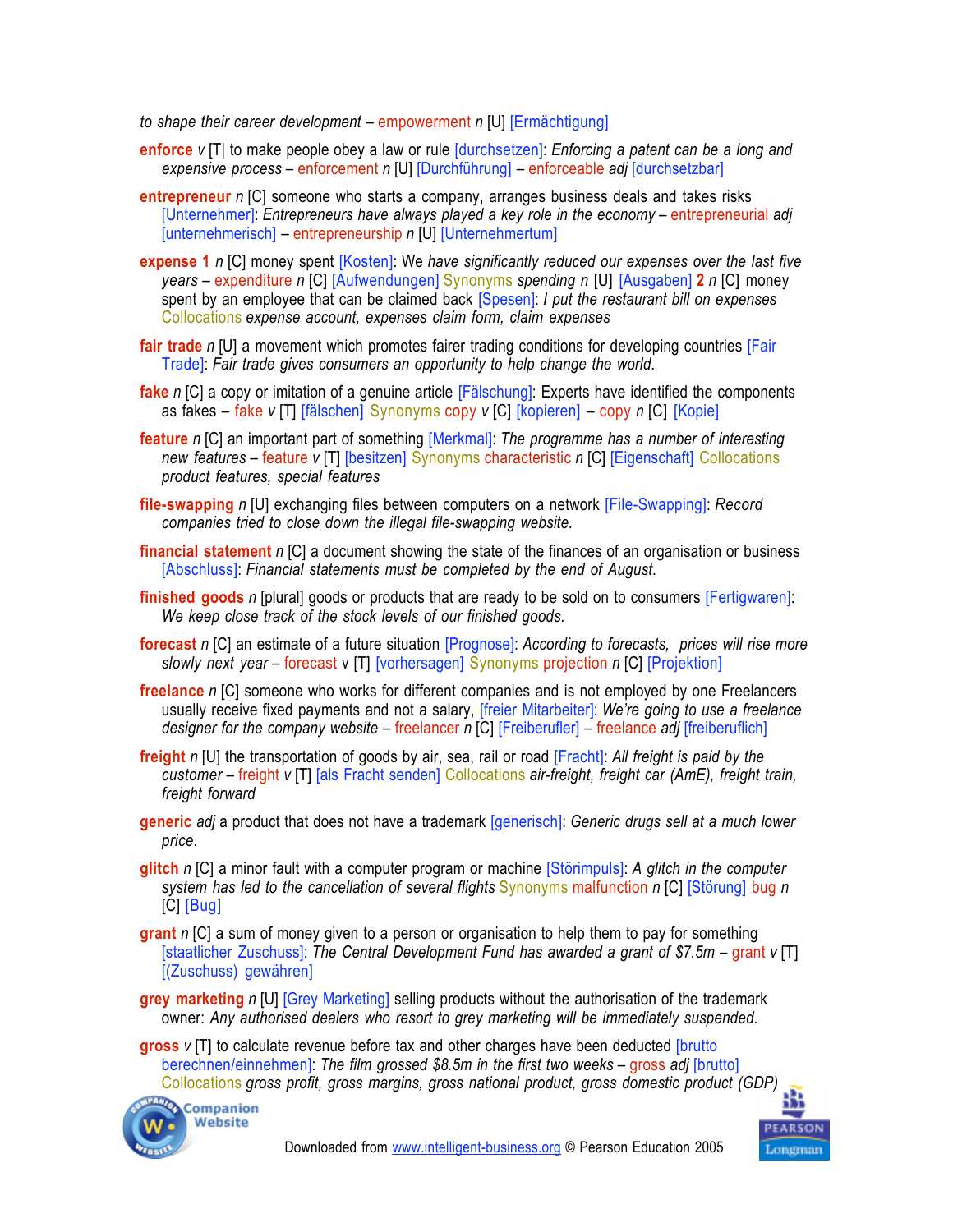- **growth** n [U] an increase in the size or quantity of something [Wachstum]: *Research suggests that there will be significant growth in the market for women's products – grow <i>v* [I] [zunehmen] Collocations *growth rate*
- **haulage** *n* [U] the business of transporting goods by road or railway [Spedition]: *We are a haulage and warehousing company based in Poland* Collocations *road-haulage*
- **hierarchy** *n* [C] system of authority within an organization [Hierarchie]: *Many Swedish firms have very flat hierarchies* – hierarchical *adj* [hierarchisch] Collocations *flat hierarchy, steep hierarchy, traditional hierarchy*
- **hire** *v* [T] employ someone [einstellen]: *Businesses are hiring as job growth booms* hire *n* [C] [Einstellung] Synonyms recruit *v* [T] [rekrutieren] employ *v* [T] [beschäftigen] Collocations *hiring and firing, hiring manager*
- **income** *n* [C,U] money received by a person, family or organization [Einkommen]*: In some parts of the country incomes have fallen by as much as 25 per cent Synonyms revenue n [C] [Einnahmen]* Collocations *income tax, gross income, net income*
- **income statement** *n* [C] *AmE* a financial statement showing revenue, expenditure and profit from operations during a given period [Aufwands- und Ertragsrechnung]: *Enron's income statement did not accurately reflect its losses* Synonyms profit and loss account *n* [C] *BrE* [Gewinn- und Verlustrechnung] statement of earnings *n* [C] *AmE* [Gewinn- und Verlustrechnung]
- **industry** *n* [C] the production of goods using capital and labour [Industrie]: *The automobile industry is facing increased competition* – industrial *adj* [industriell] – industrialise *v* [T] [industrialisieren] – industrialisation *n* [C] [Industrialisierung] Collocations *manufacturing industry, service industry, industrial relations*
- **information technology** [Informationstechnologie] *abbreviation* IT *n* [C] [IT] the technology of processing, storing or transmitting data by electronic means: *Information technology has revolutionised all aspects of management*.
- **infringement** *n* [U] a breach of the law or of another person's rights [Verletzung]: *The company is being sued over infringements of copyright technology*
- **intellectual property** *n* [U] something that a person or business has invented and which is protected by patent [geistiges Eigentum]: *All international businesses are having to spend more on protecting their intellectual property.*
- **inventory** *n* [C] a list of the stocks held by a business [Inventar]: *New software has made it possible to control inventory more accurately* Synonyms stock *n* [C]
- **knowledge work** *n* [U] work that involves developing or using knowledge [wissensbasierte Arbeit]: *The profitability of most business today depends more on knowledge work than on manual work* – knowledge worker *n* [C] [Wissensarbeiter]
- **legal action** *n* [C,U] using the law to defend one's rights [(zivilrechtliche) Klage]: *The consumer association said it will consider legal action* Synonyms litigation *n* [U] [Rechtsstreit] law suit *n* [C] [(Zivil-)Prozess] Collocations *take legal action, win a legal action*
- **litigation** *n* [U] legal action against an individual or organization [Rechtsstreit]: *Litigation has increased significantly over the years* – litigate *v* [U] [klagen] – litigator *n* [C] [Partei (eines Rechtsstreits)]
- **loading bay** *n* [C] the area in a factory or warehouse where goods are loaded for transport [Beladerampe]: *When a truck arrives at the loading bay an employee registers the delivery.*
- **loan** *n* [C] money lent to an individual or organization [Darlehen]: *The World Bank has agreed to a fiveyear loan of \$125m* – loan *v* [T] [Darlehen gewähren] Collocations *apply for a loan, bank loan, interest on a loan, take out a loan*



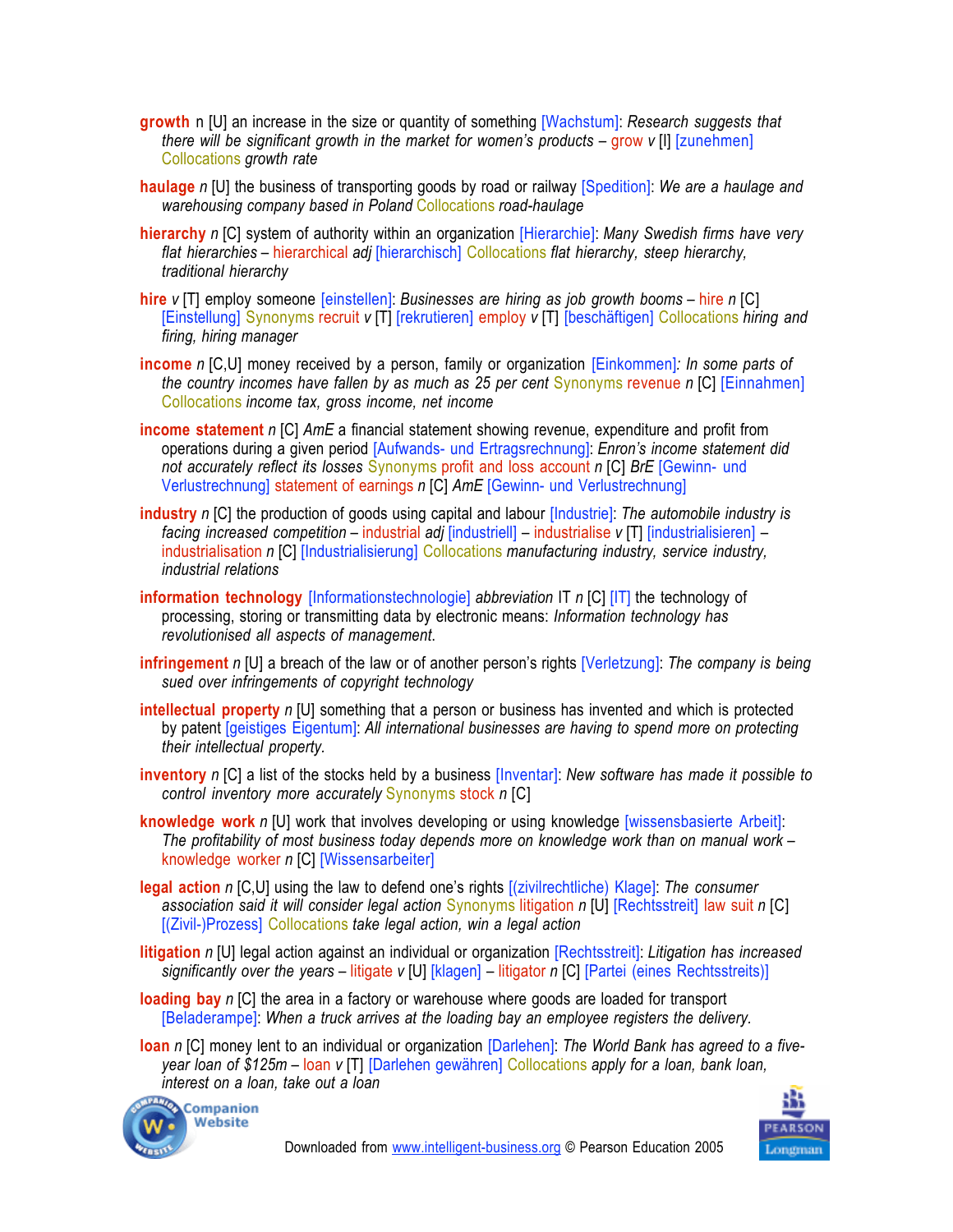- **lobby** *v* [T] to try to persuade a government or organisation to change a policy or situation [Lobbyarbeit betreiben]: *Big companies are lobbying the president to open up marine reserves for oil drilling* – lobby *n* [Lobby] [U] lobbyist *n* [U] [Lobbyist]
- **logo** *n* [C] a sign or symbol used as a trademark to represent a company or a brand [Logo]: *The Nike 'swoosh' is an instantly recognisable logo.*
- **market research** *n* [U] the work of finding out what kind of goods consumers want [Marktforschung]: *Conducting online surveys is a new and promising approach to market research.*
- **market share** *n* [U] the proportion of the total market that is supplied by a particular company [Marktanteil]: *Our objective is to increase our European market share by five per cent this year* – market-sharing *n* [U] [Marktaufteilung] Collocations *increase / lose / take / win market share*
- **marketing mix** *n* [U] the four different components of marketing [Marketing-Mix]: **1** place *n* [C] [Ort] the distribution and delivery of goods to market **2** price *n* [C] [Preis] the amount of money for which something can be sold – price *v* [T] [Preis festlegen] Collocations *cost price, cut price, fixed price, list price, retail price , purchase price, recommended price, wholesale price, price-list, price-tag, price war* **3** product *n* [C] [Produkt] normally a manufactured item but also refers to everything that surrounds the product: the brand, the packaging, the product's features and performance characteristics **4** promotion *n* [C] [Verkaufsförderung] activities that help sell a product
- **mass market** *n* [U] the market for standardised consumer products [Massenmarkt]: *Licensing is one way for small businesses to enter the mass market* –!mass-market *adj* [Massen-]
- **mass-production** *adj* produced in large quantities [Massen-]: *Many companies have moved their mass-production overseas to cheaper markets* – mass-produce *v* [T] [in Massenproduktion herstellen] – mass-production *n* [U] [Massenproduktion]
- **merchandising** *n* [U] toys, clothes and other products based on a popular film, TV show, etc and sold to make additional profits [Merchandising]: *Star Wars merchandising made far more profit than the films.*
- **merger** *n* [C] the creation of a new company by joining two separate companies [Fusion]: *The merger will have to be approved by the authorities* – merge *v* [I,T] [fusionieren]
- **mismanagement** *n* [U] poor quality management [Missmanagement]: *Lack of cashflow is often due to mismanagement* – mismanage v [T] [Missmanagement betreiben]
- **mobile** *n* [C] a wireless telephone [Handy]: *The introduction of colour screens and digital imaging have made mobiles even more essential* Synonyms cell phone *n* [C] *AmE* [Mobiltelefon]
- **motivate** *v* [T] make someone willing to work harder [motivieren]: *He's very good at motivating his sales team* – motivation *n* [U] [Motivation] – motivational *adj* [motivierend] – motivated *adj* [motiviert] Synonym encourage *v* [T] [ermuntern] Collocations *highly-motivated, motivational skills, motivation techniques*
- **negotiation** *n* [C] the process of negotiating a business deal [Verhandlung]: *The success of the negotiations will depend on the financial terms of the deal – negotiate <i>v* [I,T] [verhandeln] – negotiator *n* [C] [Verhandlungsführer] Synonyms talks *n* [plural] [Gespräche] Collocations *negotiate an agreement / a deal, negotiation skills*
- **objective** *n* [C] a goal that has been fixed for people to achieve [Ziel]: *I have a meeting with my line manager to fix my objectives every six months* Synonyms goal *n* [C] [Ziel] aim *n* [C] [Ziel ]target *n* [C] [Ziel] Collocations *set / fix / establish / achieve / meet objectives*
- **offshoring** *n* [U] transferring work to an outside supplier based in another country [Offshoring]: *Offshoring is only suitable for tasks that have been clearly defined and can be managed at a*



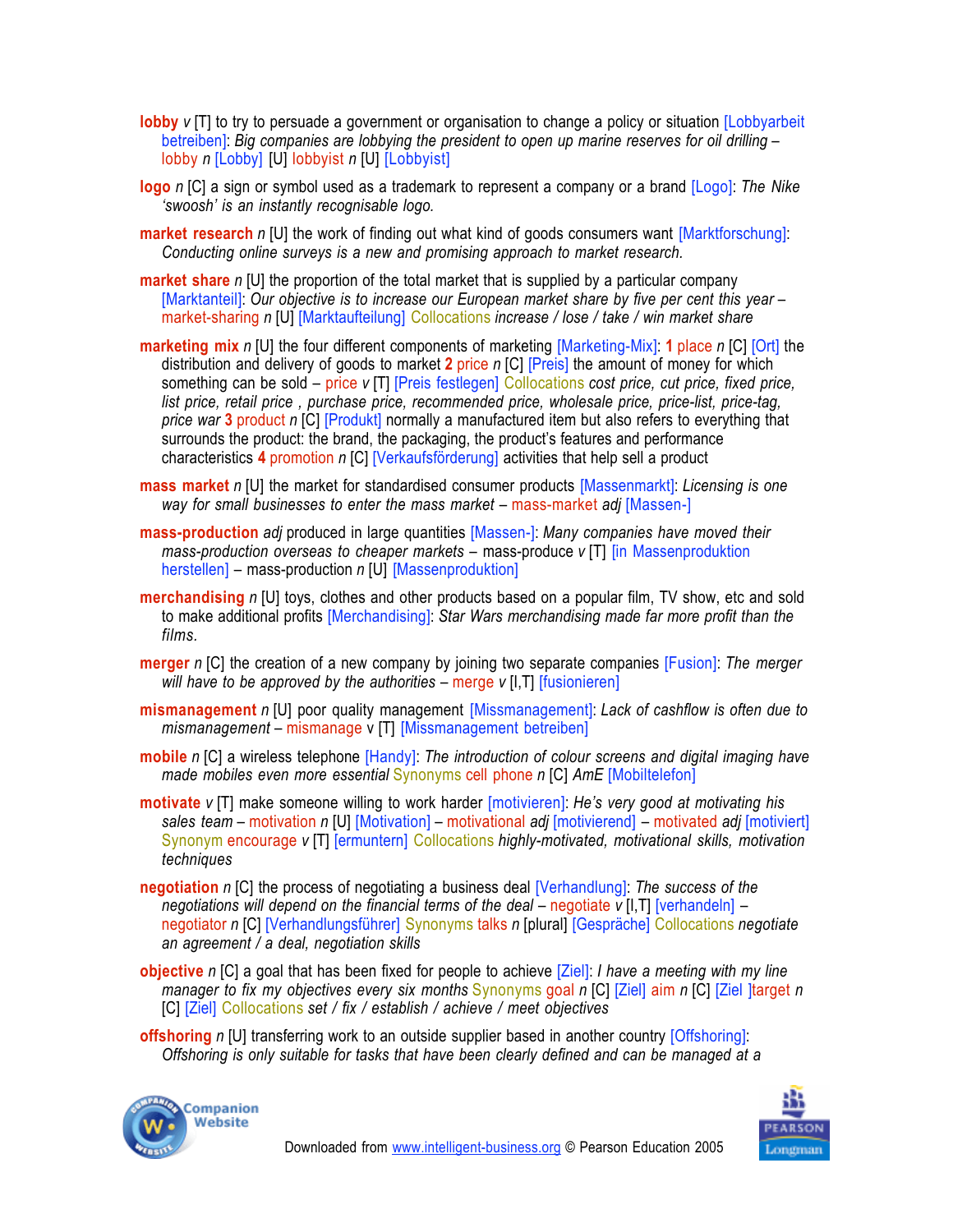- *distance* offshore *adj* [Offshore-] offshore *n* [U] [Verlegung in andere Länder] Synonyms outsource *v* [T] [extern beschaffen]
- **opportunity** *n* [C] a situation with future potential [Chance]: *Japan represents a great opportunity for our new brand* Collocations *lose / seize / take an opportunity*
- **outsource** *v* [T] transferring work to an outside supplier [extern beschaffen]: *We are planning to outsource all of our IT operations to an Indian supplier* – outsourcing *n* [U] [externe Beschaffung] Synonyms subcontract *v* [T] [Unteraufträge vergeben]
- **overhead** *n* [C] a cost that does not vary with output (e.g rent, salaries) [Gemeinkosten]: *The pressure on corporate management to reduce overheads is increasing* Synonyms fixed cost *n* [C] [fixe Kosten]
- **overload** *n* [C] an excessive quantity of something [Überlastung]: *You may be overwhelmed by the overload of information that is available on the net* – overload *v* [I] [überlasten]
- **patent** *n* [C] a special right given to the inventor of a machine or process [Patent]: *Some governments do not recognise patents on software* – patent *v* [T] [patentieren] – patented *adj* [patentiert] Synonyms copyright *n* [C,U] [Urheberrecht] Collocations *patent pending, patent office*
- **pay 1** *n* [U] money earned by an employee as a salary or wage [Lohn or Gehalt]: *Some employees are complaining that their pay has not increased in line with inflation* – payment *n* [C] [Zahlung] Collocations *pay as you earn (PAYE), pay freeze, pay rise, payroll, pay-slip, pay talks* **2** to give money to someone in exchange for items or services [bezahlen]: *We're paying more than the market rate.*
- **payroll** *n* [U] **1** a list of the employees in an organisation [Beschäftigte] **2** the administration of employee pay [Lohn- oder Gehaltsliste]: *Salaries are calculated according to the number of days that employees are on the payroll* Collocations *payroll management, cut/reduce the payroll*
- **pension** *n* [C] a regular payment made to a person after they have retired from active work [Rente]: *Some businesses have decided to ask their staff to contribute another one per cent towards their pensions* Collocations *pension fund, pension contribution*
- **petition** *n* [C] a document signed by many people asking someone in authority to change something [Petition]: *So far, five thousand people have signed the petition* –!petition [+ against/for] *v* [I,T] [Petition einbringen (gegen/für)]
- **pilot project** *n* [C] a trial project to test performance [Pilotprojekt]: *The pilot project will start operating in June.*
- **pilot** *v* [T] to test a new idea or product [als Pilotprojekt durchführen]: *We are piloting new ways to improve our supply chain management* Synonyms test *v* [T] [testen] trial *v* [T] [erproben]
- **piracy** *n* [U] infringement of copyrights [Erstellen von Raubkopien]: *The association has launched a campaign to fight software piracy.*
- **point of sale** [Verkaufspunkt] *abbreviation* **POS** *n* [C] [POS] the place where a consumer can buy a product or service: *New electronic systems can approve credit for customers at the point of sale.*
- **premium** *n* [C] a price that is higher than the standard price, usually due to higher quality [hoher Preis]: *Organically grown foods are sold at a premium* Collocations *premium rate*
- **pressure group** *n* [C] a group that tries to influence the opinions of other people [Interessengruppe]: *The pressure group is coordinating the protests*.
- **price setting** *n* [U] fixing the prices at which goods and services will be sold [Preisfestlegung]: *In price setting you try to estimate how much customers will be prepared to pay for an item*



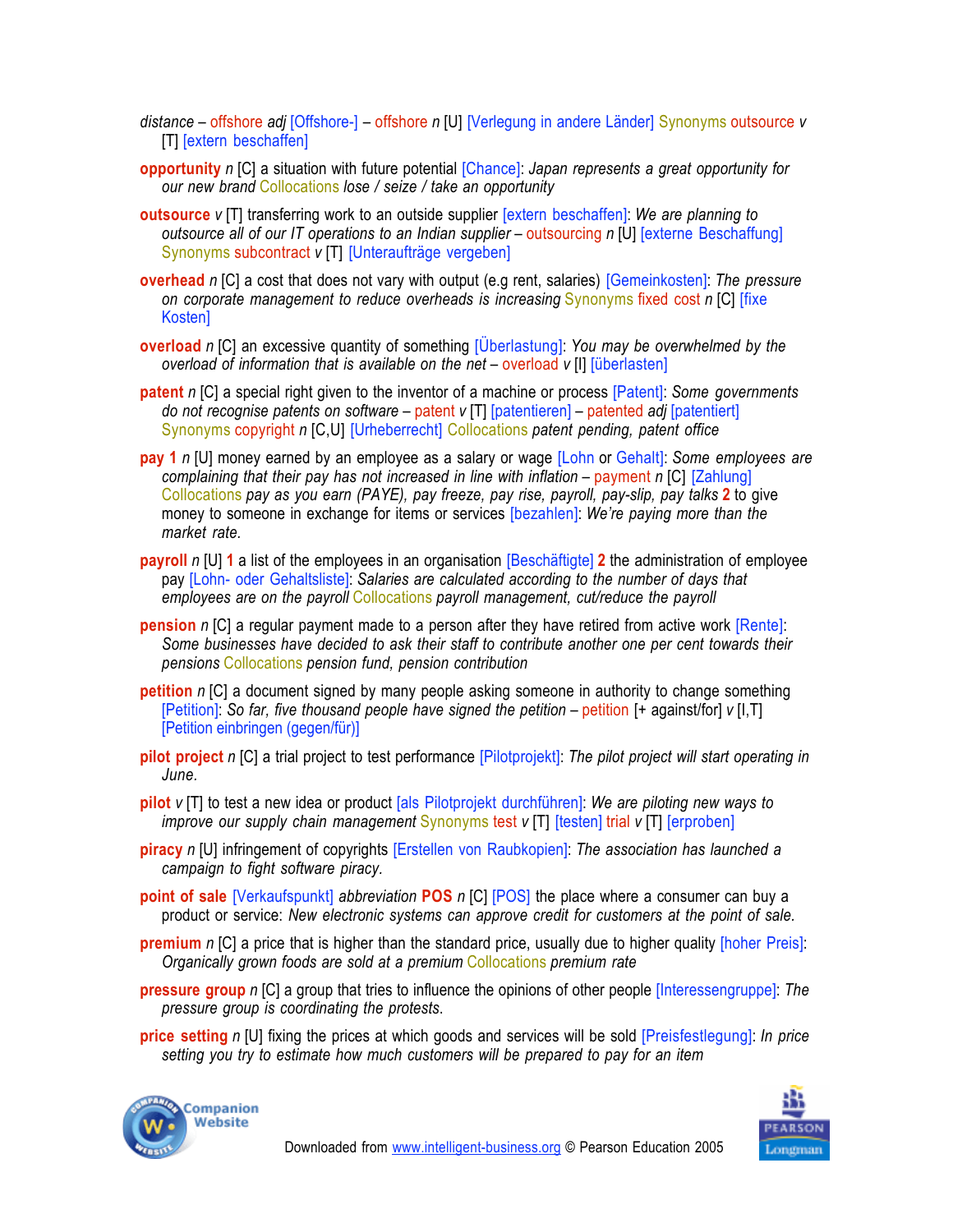- **prioritise** *v* [T] to put things in the order of importance so that you can deal with the most important things first [Priorität zuweisen]: *Prioritising your work will help you to avoid backlogs*.
- **process** *v* [T] to deal with information or documents [verarbeiten]: *All the data is processed on the server* – process *n* [C] [Prozess]
- **product recall** *n* [C] a situation where a defective product is withdrawn from the market and returned to the manufacturer [Rückrufaktion]: *Product recalls of children's toys are now very rare.*
- **productivity** *n* [U] The relationship between the output of goods and the resources needed to produce them [Produktivität]: *Productivity has continued to grow strongly*.
- **profit and loss account** *n* [C] *BrE* a financial statement showing revenue, expenditure and profit from operations during a given period [Gewinn- und Verlustrechnung] *Ahold's profit and loss account did not show all its losses* Synonyms income statement *n* [C] [Aufwands- und Ertragsrechnung] *AmE* statement of earnings *n* [C] *AmE* [Gewinn- und Verlustrechnung]
- **profitability** *n* [U] the ability of a business to earn profits [Rentabilität]: *Increased labour costs have reduced our profitability* – profit *n* [C] [Gewinn] – profit *v* [I] [Gewinn erzielen] – profitable *adj* [rentable]
- **promotion** *n* [C] a method of communicating and publicising a product [Verkaufsförderung]: *America Online plans to launch a promotion on Thursday that will let its members download full-feature films* – promote *v* [T] [werben (für)] – **promotional** *adj* [verkaufsfördernd] Collocations *seasonal promotion, promotional campaign, promotional price*
- **prosperity** *n* [U] a state of being rich, having economic success [Wohlstand]: *The nation's future prosperity will depend on developing a highly-skilled workforce* – prosper *v* [I] [florieren] – prosperous *adj* [wohlhabend]
- **protectionism** *n* [U] protecting a country's trade by taxing foreign goods [Protektionismus]: *Protectionism usually increases the prices of basic goods to the consumer.*
- **prototype** *n* [C] the first form that a new design takes [Prototyp]: *The prototype has revealed areas where the design can be improved.*
- **qualification** *n* [C] an examination passed at school or university [Qualifikation]: *Candidates must have qualifications in accounting* – qualify *v* [I] [sich qualifizieren] – qualified *adj* [qualifiziert]
- **quota** *n* [C] an official limit on the amount of something [Quote]: *Quotas have been imposed on 25 categories of imported clothing.*
- **raw materials** *n* [plural] materials such as minerals and hydrocarbons which are used in a production process [Rohstoffe]: *Securing long term supplies of raw materials is critical*.
- **real estate** *n* [U] property in the form of land or houses [Immobilien]: *Investing in real estate is not as risk free as some people think* Synonyms property n [U] *BrE* [Vermögenswerte] realty *n* [U] *AmE* [Grundbesitz] Collocations *estate agent BrE*
- **regulator** *n* [C] a government agency responsible for overseeing a profession or an activity [Regulierungsbehörde]: *Stock market regulators are in charge of protecting investors* – regulation *n* [C] [Regulierung] Synonyms controller *n* [C] [Controller]
- **reserve 1** *n* [C] the amount of something kept for future use [Reserve]: *Shell has revised its estimate of available oil reserves* **2** an amount of money set aside from profits: *Ten per cent of earnings have been transferred to reserves* [Rücklage] – reserve *v* [T] [reservieren] Synonym resources *n* [U] [Ressourcen] Collocations *hold in reserve, use up reserves*



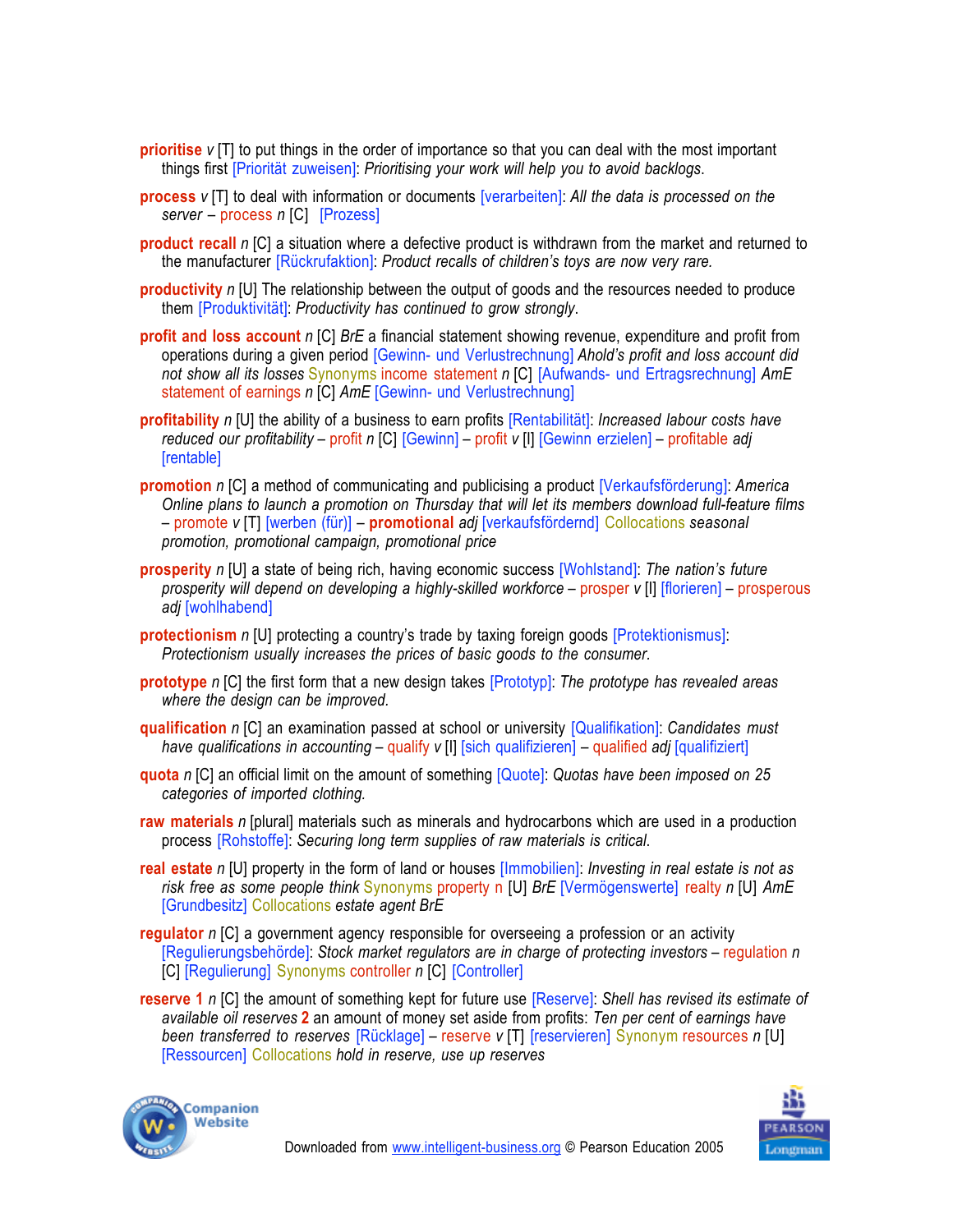- **resources** *n* [C] this includes the capital, personnel and knowledge that an organisation has at its disposal [Ressourcen]: *A key element of the new strategy is the more effective use of our resourc*es Collocations *human resources, financial resources*
- **resumé** *n* [C] *AmE* a document that gives details of a candidate's experience and qualifications [Lebenslauf]: *Preparing a good resumé should be the starting point for all job seekers* Synonyms Curriculum Vitae *BrE* [Lebenslauf]
- **revenue** *n* [C] money received especially from selling goods and services [Einnahmen]: *Revenues have increased by six per cent to £183m*
- **reward** *v* [T] to give a payment for services performed or for excellent work or behaviour [Entgelt]: *We like to reward our staff when they reach the objectives* – reward *n* [C,U] [vergüten] – rewarding *adj* [lohnend]
- **salary** *n* [C,U] an amount of money paid every month to an employee in exchange for their services [Gehalt]: *Salaries are always paid in the local currency* – salaried *adj* [im [Angestelltenverhältnis stehend] Collocations *be on a salary of, earn a salary, negotiate a salary, salary scale*
- **sales 1** *n* [plural] the value of the goods and services sold during a period [Umsatz]: *The company reported sales of \$42 million during the first quarter* **2** the department responsible for the activity of selling goods and services to customers [Verkauf]: *I'll put you through to our sales department* – salesman/woman *n* [C] [Mitarbeiter im Verkauf] – salesclerk *n* [C] *AmE* [Verkäufer] Collocations *sales agent, sales call, sales conference, sales department, sales drive, sales figures, sales forecast, sales manager, sales outlet, sales pitch, sales promotion, sales representative, sales talk*
- **saving** *n* [C] money and materials saved by economical working [Einsparung]: *New construction techniques resulted in a saving of 25 per cent of operation and maintenance costs* – savings [plural] [Einsparungen] Synonym economy *n* [U] [sparsame Bewirtschaftung] Collocations *cost saving, make savings*
- **screen** *v* [T] to examine or test people [testen]: *Each candidate is screened for education, experience, expertise and salary.*
- **Securities Exchange Commission** *abbreviation* **SEC** *n* the US agency responsible for stock market regulation [US-Börsenaufsichtsbehörde]: *The SEC is currently investigating ten cases of fraud.*
- **service provider** *n* [C] a company that provides services for users especially in computer networks [Service-Anbieter]: *There are several issues to consider when selecting a service provider.*
- **severance deal / pay** *n* [C,U] money paid by an employer when an employee's services are terminated [Abfindung]: *Severance pay for top executives has increased significantly in recent years.*
- **share** *n* [C] a unit of the capital of a company [Anteil] Shares in listed companies can be bought and sold on the stock market: *Investors are having to pay a higher price for the company's shares* – shareholder *n* [C] [Anteilseigner] stockholder *n* [C] US [Aktionär] – shareholding *n* [C] [Aktienbestand] Synonym stock *n* [C] *AmE* [Aktien] Collocations *share capital, share certificate, share dealing, share issue, share price*
- **ship** *v* [T] to move goods from one place to another [versenden]: *This order is being shipped to Puerto Rico* – shipment *n* [U] [Sendung] – shipping *n* [U] [Versand] - ship *n* [C] [Schiff] Synonyms deliver *v* [T] [liefern]
- **shortage** *n* [C] a lack or scarcity of something [Mangel]: *Silicon Valley is facing a shortage of skilled programmers.*
- **staff 1** *n* [plural] the employees of an organization [Belegschaft]: *The new manager will be joining the*



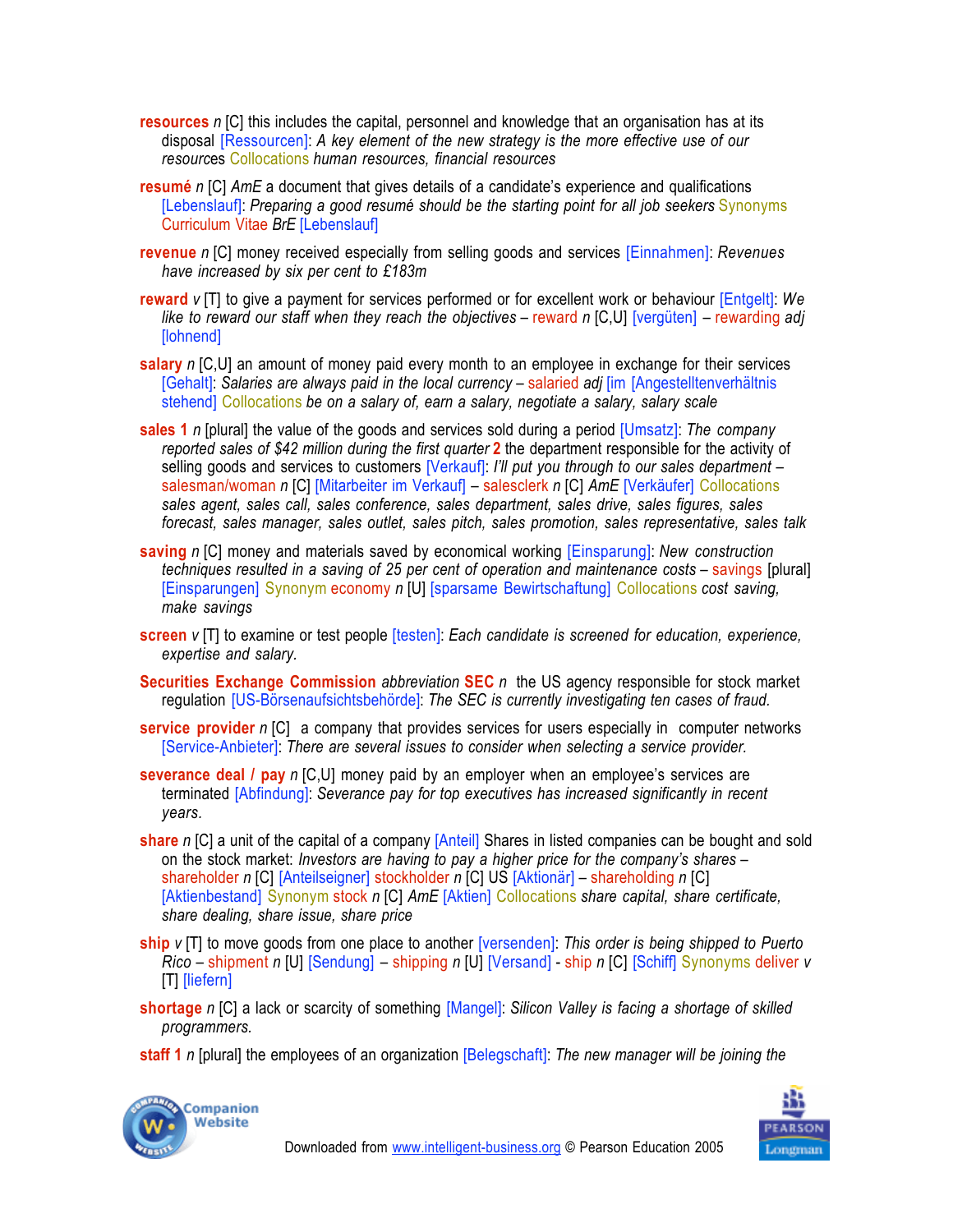- *staff in November* **2** *v* [I] to provide workers for an organization [mit Personal ausstatten]: *Each of our centres is staffed by expert personnel* Synonyms personnel *n* [U] [Personal] employees *n* [C] [Mitarbeiter] workers *n* [C] [Arbeiter] Collocations *staff morale, staff turnover*
- **stock option** *n* [C] an option given to executive employees allowing them to buy shares in the company at a favourable price [Aktienbezugsrecht]: *Microsoft has announced that it plans to end stock options for employees*
- **strategy** *n* [C] a plan of action to enable a firm to compete [Strategie]: *As part of our new strategy we are developing closer links with our suppliers* – strategic *adj* [strategisch] – strategically *adv* [strategisch] Collocations *develop / revise a strategy, strategic alliance, strategic management, strategic planning, strategic business unit (SBU)*
- **subordinate** *n* [C] a person who works under a more senior member of staff [(unterstellter) Mitarbeiter]*: I have six subordinates that report to me – subordinate <i>v* [T] [unterstellt sein
- **subsidy** *n* [C] money given by a government to certain producers to help them to produce without losing money [Subvention]: *World Bank economists are urging rich countries to cut subsidies to certain industries* – subsidise *v* [T] [subventionieren]
- **supervise** *v* [T] to control the work of other people in order to make sure that it is properly done [Aufsicht führen]: *We need to supervise the trainees very closely* – supervision *n* [U] [Aufsicht] – supervisory *adj* [beaufsichtigend] Synonym manage *v* [T] [leiten]
- **supply chain** *n* [C] the interactions between the suppliers, manufacturers and distributors when making and selling a product [Lieferkette]: *Information technology has changed the dynamics of the supply chain* Collocations *supply chain management*
- **supply** *n* [U] the amount of goods or services available on a market at a certain time [Angebot]: *Improved production techniques will increase the supply of raw materials – supply <i>v* [T] *[liefern]* – supplier *n* [C] [Lieferant] – supplies *n* [C] [Vorräte] Collocations *order supplies, supply and demand, supply chain management, supply side, oversupply*
- **task** *n* [C] a piece of work that has to be done [Aufgabe] *Tasks are generally assigned to employees at the start of the week* Synonym duty *n* [C] [Pflicht] Collocations *assign / delegate a task, taskbased, task-driven, task force*
- **taxpayer** *n* [C] any person or organisation that is liable to pay tax [Steuerzahler]: *Taxpayers will pay more to subsidise the development of alternative energy sources*.